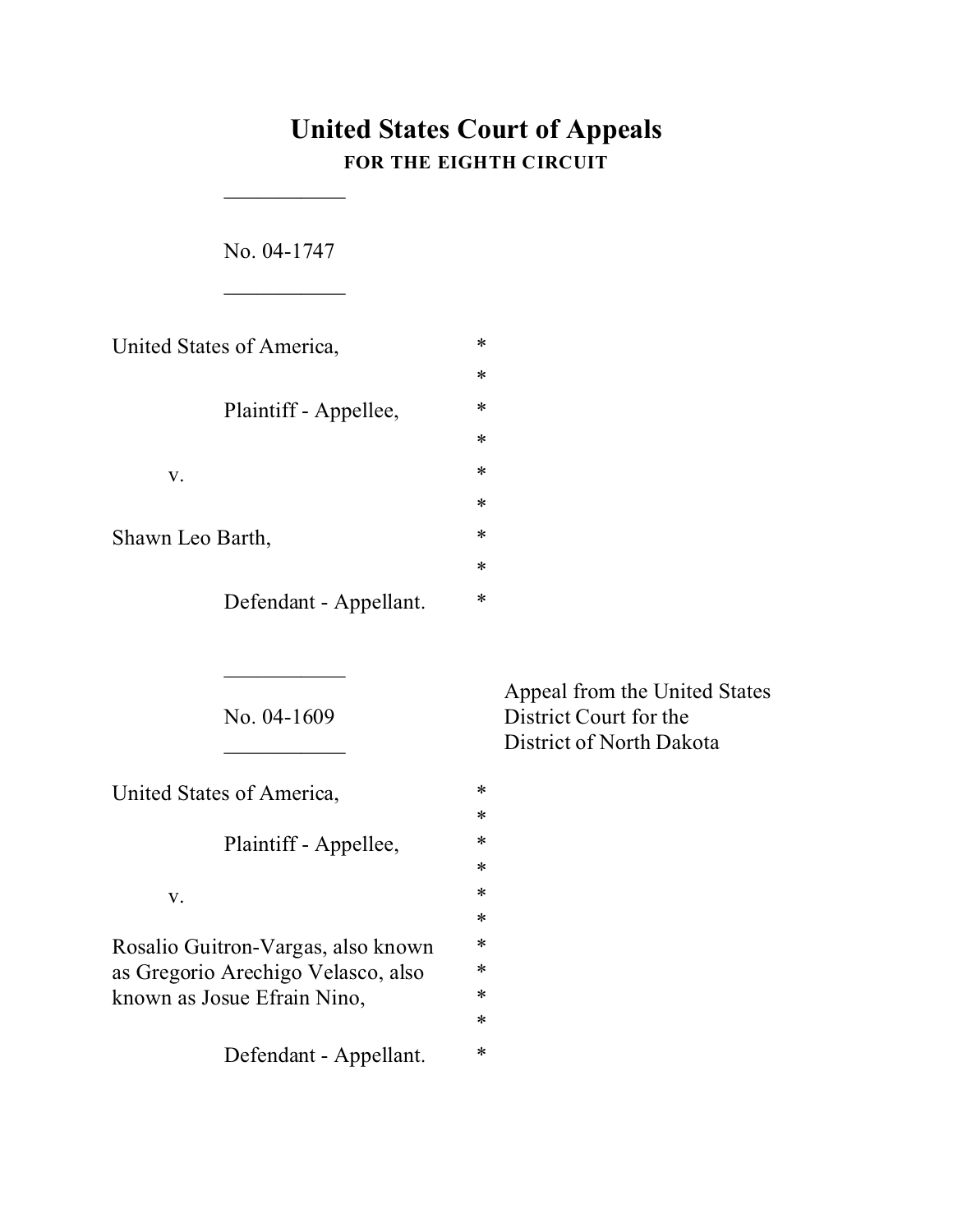| No. 04-1681                    |   |
|--------------------------------|---|
|                                |   |
| United States of America,      | ∗ |
|                                | ∗ |
| Plaintiff - Appellee,          | ∗ |
|                                | ∗ |
| V.                             | ∗ |
|                                | ∗ |
| <b>Nancy Elizabeth Ferneau</b> | ∗ |
|                                | ∗ |
| Defendant - Appellant.         | ∗ |

 $\frac{1}{2}$ 

Submitted: November 17, 2004 Filed: September 14, 2005

 $\frac{1}{2}$ 

 $\frac{1}{2}$ 

 $\frac{1}{2}$ 

Before MURPHY, HANSEN, and MELLOY, Circuit Judges.

MELLOY, Circuit Judge.

This action is a consolidated appeal following the convictions of Shawn Leo Barth, Rosalio Guitron Vargas, and Nancy Elizabeth Ferneau. Each individual was found guilty of conspiracy to distribute and to possess with intent to distribute methamphetamine. Barth was also found guilty of possession with intent to distribute methamphetamine, distribution of methamphetamine, possession of marijuana with intent to distribute, possession of a firearm in furtherance of a drug trafficking crime,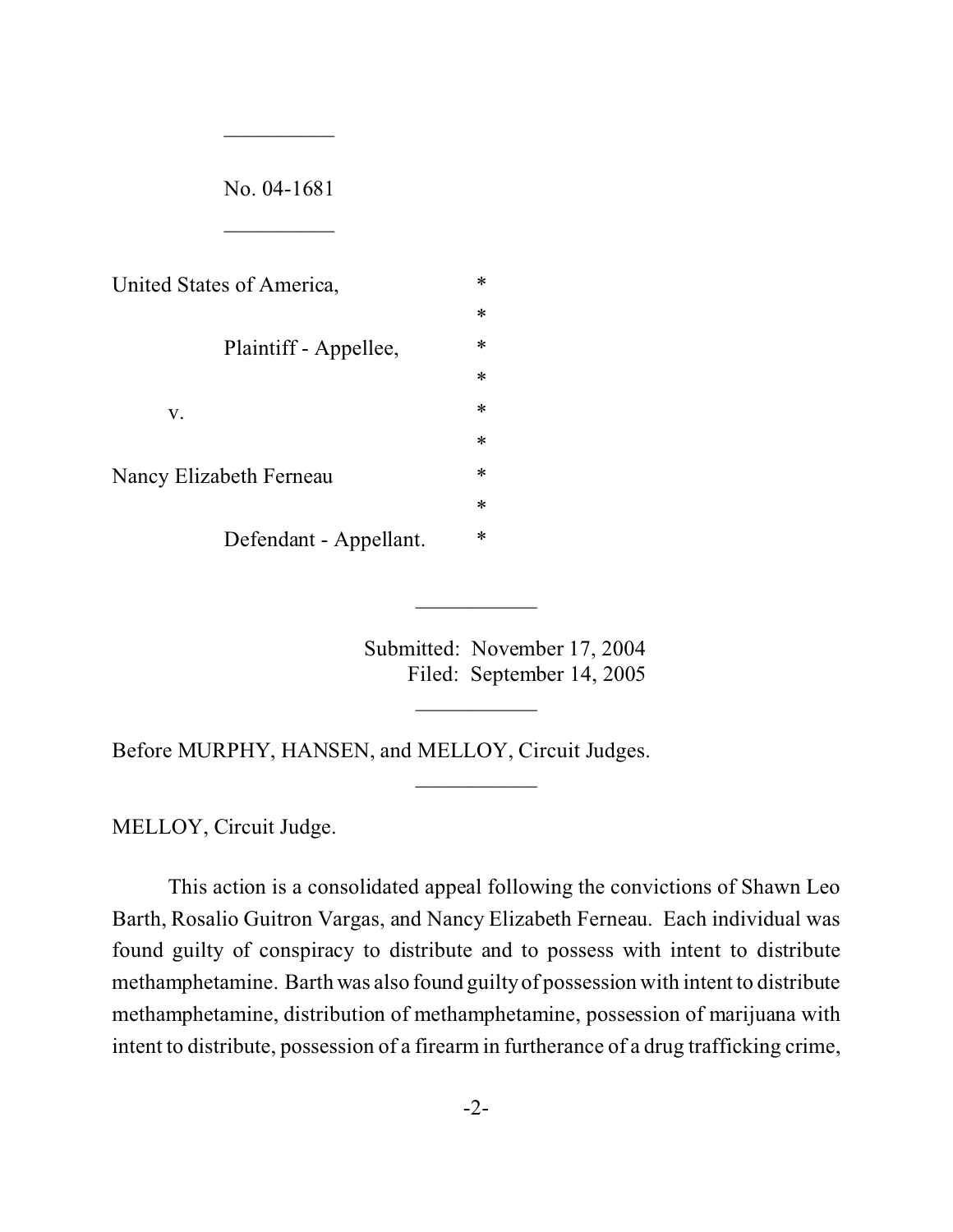and being a felon in possession of a firearm or ammunition. In addition, Vargas was found guilty of distribution of methamphetamine, distribution of marijuana, and possession of a firearm by an illegal alien.

The consolidated appeals raise overlapping issues. Barth argues that: 1) the evidence established multiple conspiracies while the indictment alleged a single conspiracy; 2) the evidence was insufficient to support the conspiracy conviction; and 3) Blakely v. Washington, 124 S.Ct. 2531 (2004), requires the facts of his past convictions be submitted to the jury if they are used to enhance his sentence. Vargas argues that: 1) the evidence established multiple conspiracies, but the indictment alleged a single conspiracy; 2) the district court violated his rights under Federal Rule of Criminal Procedure 43 when it conducted a status conference outside of his presence; and 3) the district court erred when it failed to admonish the jury not to discuss the case when it recessed. Ferneau argues that: 1) the evidence was insufficient to support the conspiracy conviction; 2) the district court violated her rights under Federal Rule of Criminal Procedure 43 when it conducted a status conference without her present; 3) the court erred when it failed to admonish the jury not to discuss the case when it took recesses; and 4) the court erred in refusing to give Ferneau a minor participant reduction at sentencing. In addition, this court asked for supplemental briefing from all of the defendants regarding possible Blakely claims. We affirm the judgment of the district court in each appeal.<sup>1</sup>

#### I. Background

This case arises out of an alleged conspiracy to distribute drugs, in particular methamphetamine, in the Bismarck, North Dakota area. Viewing the evidence in a light favorable to the government shows the following. Initially, the drugs were

<sup>&</sup>lt;sup>1</sup>The Honorable Daniel L. Hovland, Chief Judge, United States District Court for the District of North Dakota.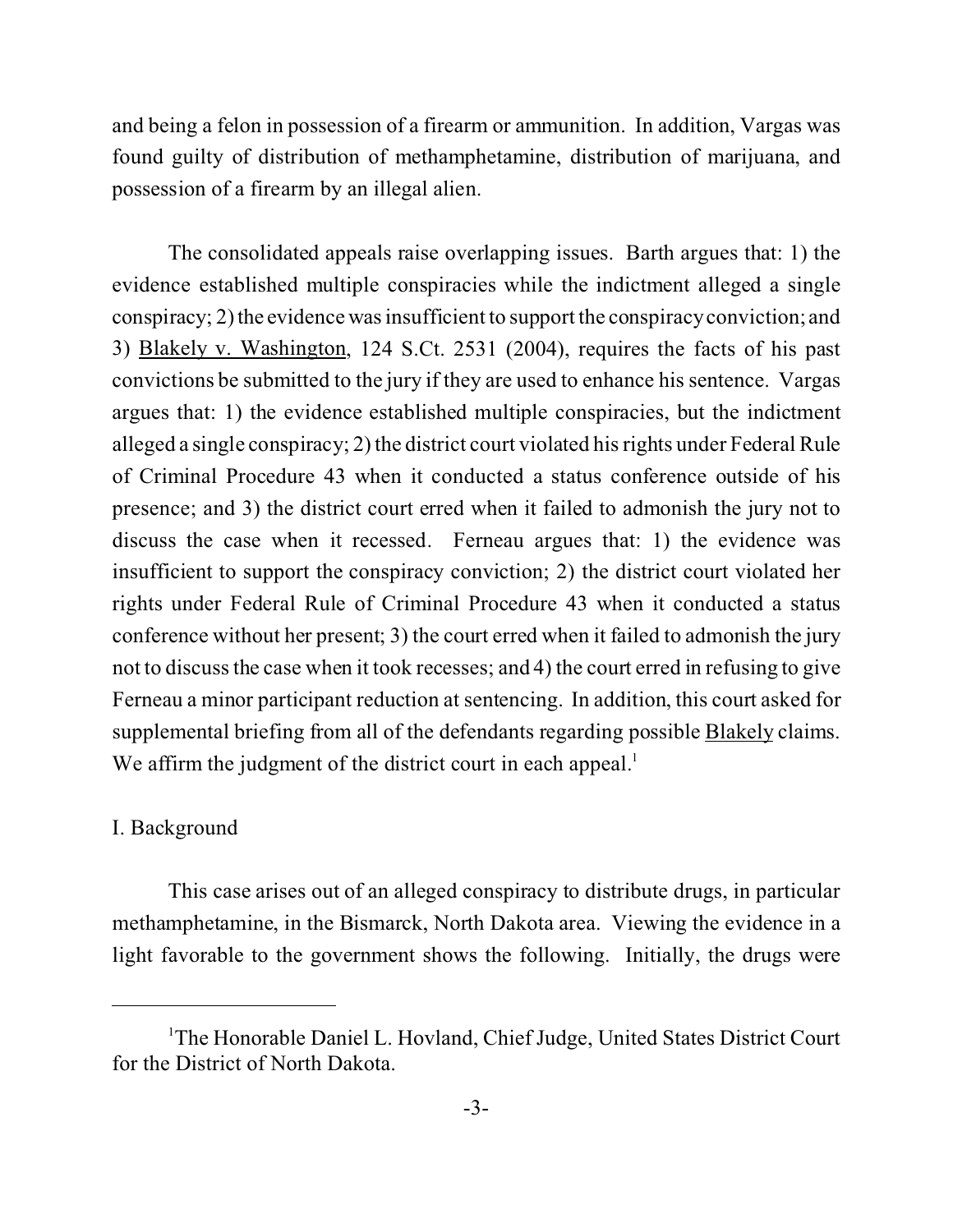obtained in Iowa, but eventually they were brought into North Dakota from Washington state. The distribution activity principally involved Shawn Barth, Rosalio Vargas, Nancy Ferneau, and persons they employed to transport drugs on their behalf. The defendants purchased methamphetamine and marijuana to sell in Bismarck and the surrounding area. Ferneau often permitted her residence to be used as a distribution point. These events occurred between 1999 and 2003.

Barth's efforts to distribute methamphetamine in Bismarck began when he and Blaine Martinez purchased methamphetamine in Iowa and transported it to Bismarck. On each trip, they purchased one pound of methamphetamine. Upon returning to North Dakota, they divided the drugs into smaller quantities, distributed them, and split the proceeds.

In February 2000, Martinez informed Barth that Vargas had methamphetamine available for purchase. Barth met Vargas at Nancy Ferneau's home in Bismarck, where Martinez also resided at that time. Martinez and Barth purchased methamphetamine from Vargas at this meeting, and approximately four or five other times between February 2000 and April 2000, in one pound quantities.

In May 2000, Vargas hired Rigoberto Fernandez-Castillo ("Fernandez") to transport methamphetamine and marijuana from Washington state to Bismarck for later sale by Barth and Ferneau in exchange for \$1,000 per trip. Vargas supplied the vehicles for the transportation of the drugs.

Fernandez subsequently made eight trips between Washington and North Dakota, and was accompanied by Vargas on three of them. On each trip he transported two pounds of methamphetamine and three to five pounds of marijuana. Vargas told Fernandez to bring the drugs to Ferneau's home so that Ferneau could assist in distributing the drugs from there. Each time, Fernandez brought the drugs to Ferneau's home. After Fernandez transported the drugs to Ferneau's home,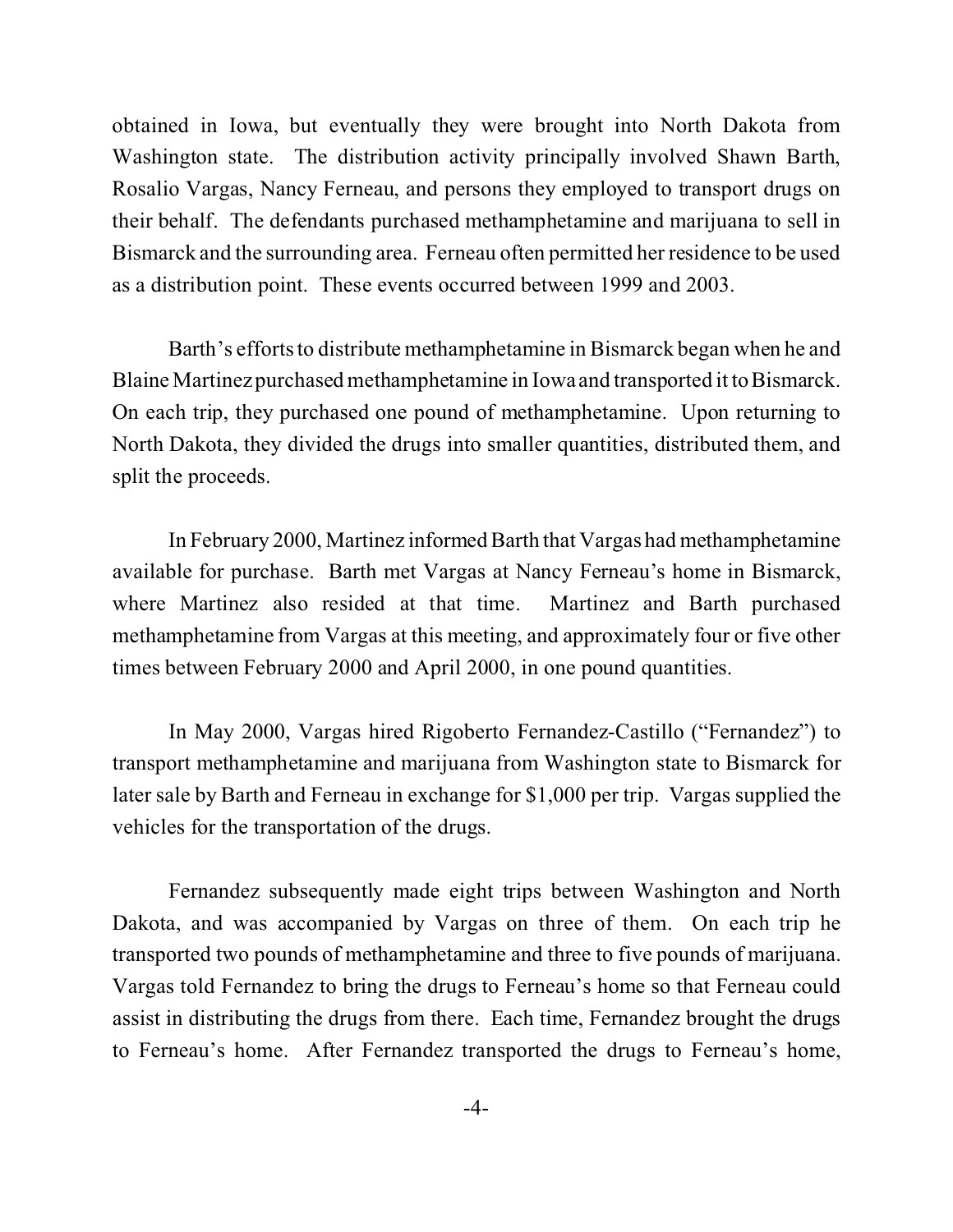Ferneau assisted Fernandez in dividing the drugs. Ferneau would then make telephone calls, and shortly thereafter individuals would come to pick up the drugs. Ferneau would provide various buyers with marijuana, methamphetamine, or both. During this process, Fernandez never witnessed the actual exchange of drugs between Ferneau and Barth. However, he did observe Barth enter Ferneau's home and go into the room where the drugs were kept. Fernandez also witnessed exchanges of drugs, weapons, and other items between Vargas and Barth. After all of the drugs were sold, Ferneau would pay Vargas for the drugs. On some occasions Vargas would arrange for Fernandez to bring the money back to Vargas's home in Washington.

Vargas, Barth, and Ferneau continued to obtain and distributedrugsthroughout 2000. Fernandez continued to act as courier until his arrest for transporting drugs in September 2000.

On April 5, 2001, Vargas was arrested in Mandan, North Dakota. He was prosecuted for an immigration violation and deported on June 29, 2002. Vargas returned to the United States later that summer. Upon his return, Vargas and Barth immediately resumed distributing methamphetamine.

The following year, Barth moved from Bismarck to Oliver County, North Dakota. There, Barth moved in with a dairy farm worker named William Canada. Barth brought Vargas and another Hispanic male with him to Canada's residence. Barth "fronted Canada" methamphetamine, meaning Canada had to sell the methamphetamine and then repay Barth from the proceeds. In November 2002, Canada was arrested on unrelated charges. Canada gave Barth the keys to his residence to return to the property owner. Instead of returning the keys, Barth moved into the residence in Oliver County.

Barth continued to distribute methamphetamine from Canada's residence. In March 2003, Barth sought the assistance of James Chrisikos to distribute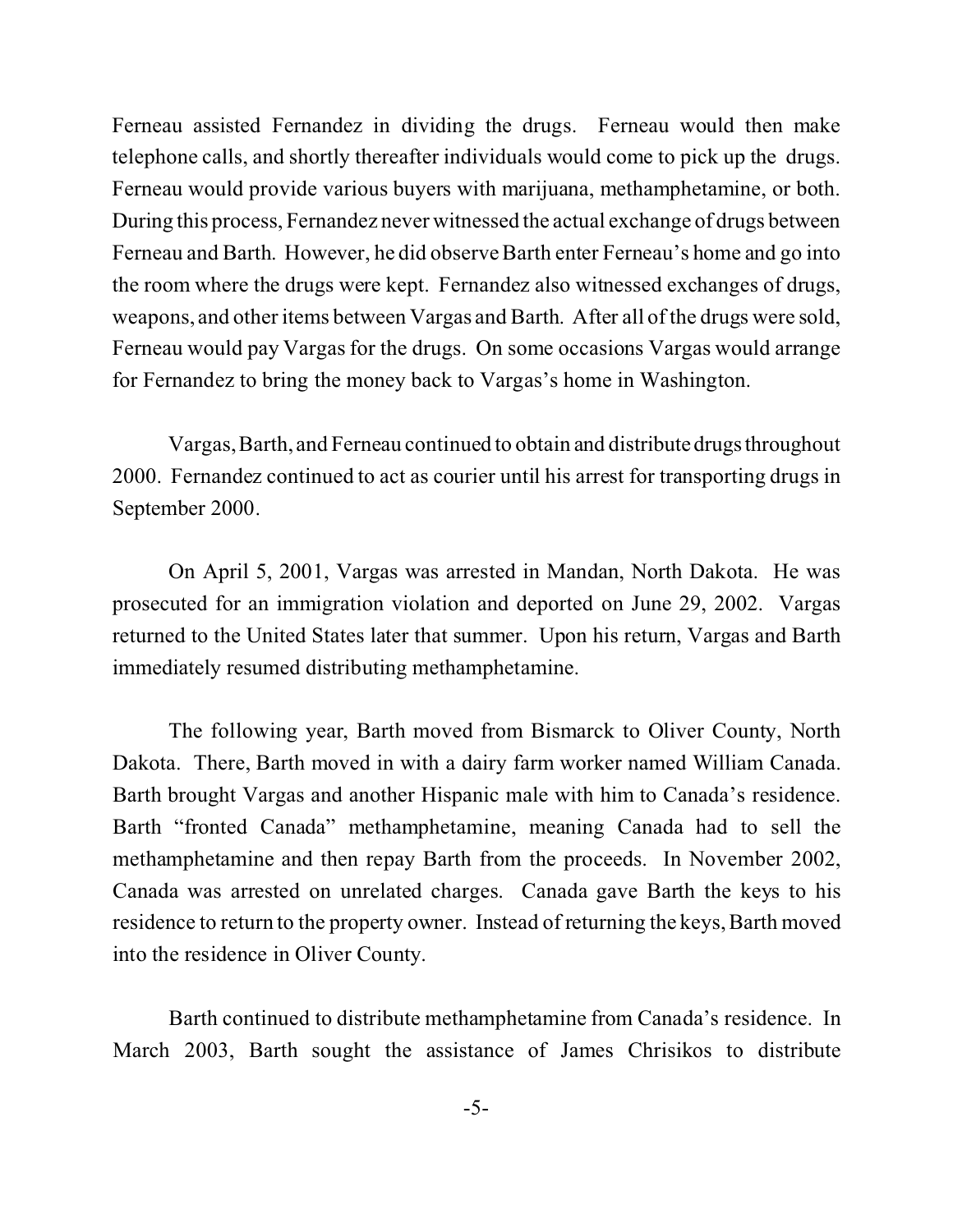methamphetamine. Barth offered to provide Chrisikos a vehicle and money if he sold drugs for Barth. Barth showed Chrisikos around the Canada residence. He showed him a utility trailer where he kept marijuana, methamphetamine, and a handgun.

On approximately March 24, 2003, Chrisikos, Ryan Brelje, and another man sought to purchase methamphetamine from Barth. Chrisikos went to the residence to make the purchase. When he arrived, he saw a white minivan outside the residence and Barth meeting with two people. During the meeting, Barth and the two people exchanged something. Following the exchange, Barth entered Chrisikos's vehicle and gave Chrisikos a package of methamphetamine. He told Chrisikos that the drugs had just arrived and that he had paid ten to fifteen thousand dollars for the drugs. Barth gave Chrisikos one ounce of methamphetamine and some marijuana for his personal use and told Chrisikos to assist in distributing the rest of the drugs Barth had purchased.

Soon after this purchase, the police detained Ryan Brelje. At that time, Brelje was in possession of approximately ten grams of methamphetamine. Brelje told the police about Chrisikos and his role in the distribution of methamphetamine. Based on this information, the police obtained a search warrant for Chrisikos's residence. At the residence the police found marijuana and methamphetamine. Following the search, the police interviewed Chrisikos.<sup>2</sup> Chrisikos told the police about Barth, the Oliver County residence, the drugs, the trailer, and the handgun.

Based on the information from Chrisikos, the police pursued Barth and Vargas. The police executed a search warrant on Canada's residence, where Barth was living. Inside the utility trailer Barth had shown to Chrisikos, officers found a handgun and

<sup>2</sup>Chrisikos was informed that the police had a warrant for his arrest at a previously scheduled meeting with his probation officer. He was then detained until the search was completed.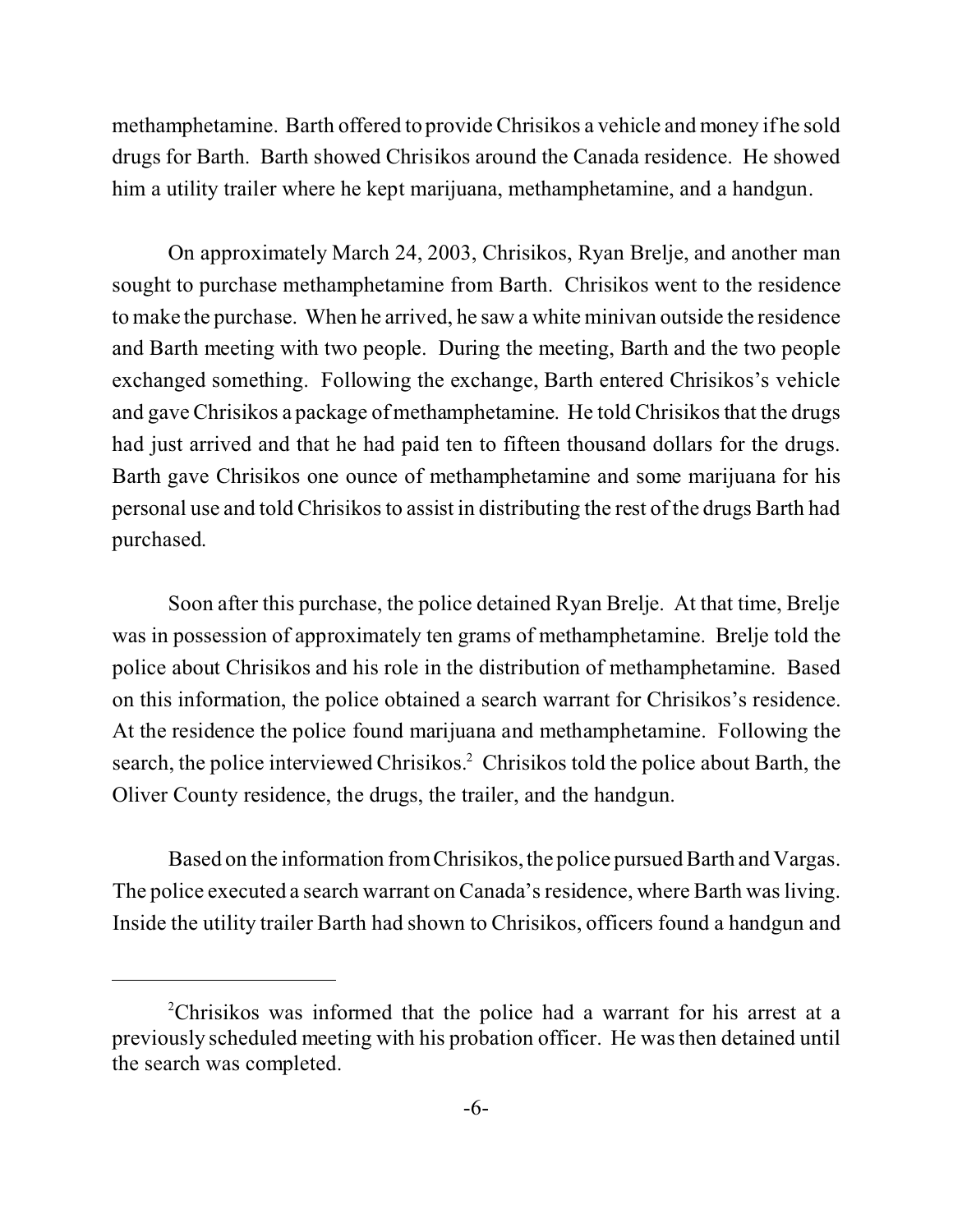ammunition, marijuana, and other drug paraphernalia. The trailer belonged to B & B Roofing, a business run by Barth's brother, for which Barth periodically worked. Inside the residence and a pickup truck at the residence, the officers found marijuana, methamphetamine and titles to cars purportedly involved in the distribution of the drugs. The next day, Deputy Sheriff Dion Bitz stopped Vargas in one of the cars for which officers had found title in their search of the residence. When questioned, Vargas claimed that the car belonged to his nephew, Juan Quintero, and that he did not know Barth. Vargas admitted that he was in the United States illegally.

On July 9, 2003, Barth, Vargas, Ferneau, Fernandez, and Thomas Pinks, Jr. were named in a multi-count indictment. The first count alleged that between August 1, 1999 and the date of the indictment, the defendants and "others" conspired to possess methamphetamine with an intent to distribute in violation of 21 U.S.C. §§  $841(a)(1)$  and  $846$ , and  $18$  U.S.C. § 2. Counts two through six alleged that Barth: 1) possessed methamphetamine mixture with intent to distribute; 2) actually distributed methamphetamine; 3) possessed marijuana with an intent to distribute; 4) possessed a firearm in furtherance of a drug trafficking crime; and 5) was a felon in possession of a firearm and ammunition. 21 U.S.C. § 841(a)(1); 18 U.S.C. § 2; 18 U.S.C. § 924(c)(1)(A) and (2); 18 U.S.C. § 922(g)(1); 18 U.S.C. § 924(a)(2) and (e). Counts seven through nine alleged that Vargas distributed methamphetamine and marijuana and unlawfully possessed a firearm based on his status as an illegal alien in the United States. 21 U.S.C. § 841(a)(1); 18 U.S.C. § 2; 18 U.S.C. § 922(g)(5)(A); 18 U.S.C.  $\S$  924 (a)(2).

The case proceeded to trial on December 8,  $2003$ .<sup>3</sup> A pretrial conference regarding how the trial would proceed was held on December 5, 2003, outside of the presence of the defendants. The defendants objected to their absence. The jury

<sup>&</sup>lt;sup>3</sup>The case against Fernandez did not proceed to trial. The government and Fernandez entered into a plea agreement in exchange for his testimony.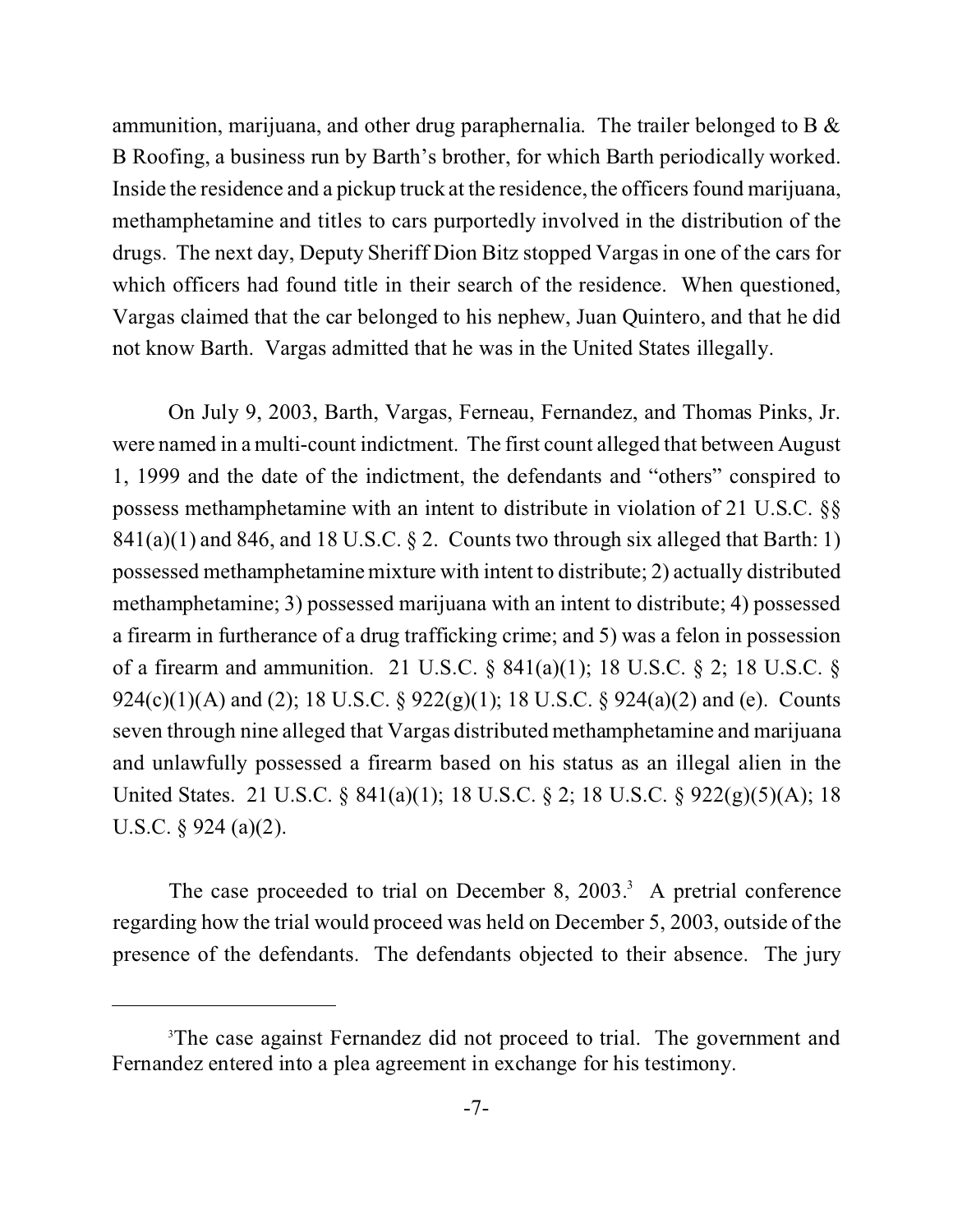returned a verdict on December 18, 2003. All of the defendants except Pinks, who was acquitted, were convicted on all counts of the indictment.

#### II. Discussion

#### A. Conspiracy Participation

Appellants Barth and Vargas assert that they were prejudiced by a variance between the government's indictment that alleged a single conspiracy and the evidence offered at trial which they allege showed multiple conspiracies. According to these defendants, they were charged with one conspiracy that existed continuously from August 1, 1999 until July 9, 2003, but the evidence presented at trial supported the existence of multiple conspiracies. Barth suggests that the evidence indicates the existence of at least three separate conspiracies, while Vargas alleges that the evidence shows at least two separate conspiracies.

We are not convinced that there were multiple conspiracies. In fact, significant evidence exists to suggest the existence of a single conspiracy, involving the same drugs and substantially the same people, that lasted several years. Regardless of whether there was a single conspiracy or multiple conspiracies, "[w]e will reverse only if we find the evidence adduced at trial does not support a finding of a single conspiracy, and we determine [the defendants were] prejudiced by the variance." United States v. Benford, 360 F.3d 913, 914 (8th Cir. 2004).

We review allegations of a variance for harmless error, and "[r]eversal is warranted only if the variance infringed a defendant's substantial rights." Fed. R. Crim. P. 52(a); see United States v. Ghant, 339 F.3d 660, 662 (8th Cir. 2003), cert. denied, sub nom Nichols v. United States, 540 U.S. 1167 (2004). A variance infringes a defendant's substantial rights when: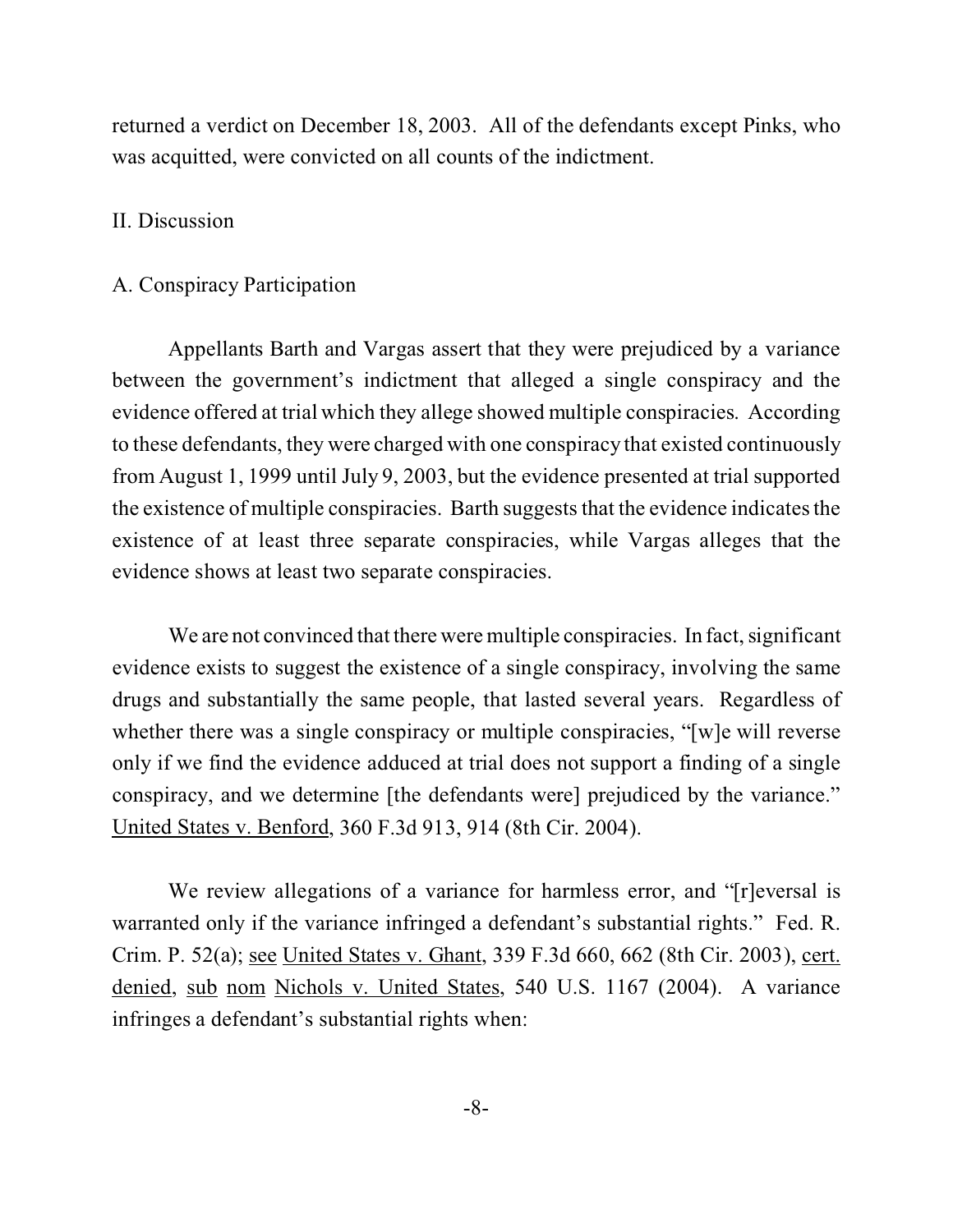(1) the defendant could not reasonably have anticipated from the indictment the evidence to be presented against him; (2) the indictment is so vague that there is a possibility of subsequent prosecution for the same offense; or (3) the defendant was prejudiced by a 'spillover' of evidence from one conspiracy to another.

United States v. Jones, 880 F.2d 55, 66 (8th Cir. 1989).

Here, any variance that may have occurred did not infringe on the substantial rights of either Barth or Vargas. Neither defendant alleges notice or double jeopardy claims. When there are not notice or double jeopardy issues, "a variance between the indictment date and the proof at trial is not fatal so long as the acts charged were committed within the statute of limitations period, and prior to the return date of the indictment." United States v. Stuckey, 220 F.3d 976, 982 (8th Cir. 2000). Barth and Vargas did not raise a statute of limitations issue and all of the activities occurred before the indictment was handed down. Thus, the only possible issue in this case is whether the defendants were prejudiced by the spillover of evidence, that is to say the jury's inference of guilt based on evidence not related to that defendant's conspiracy.

Only Barth raises an allegation of prejudice from the spillover of evidence. However, he faced little or no risk of prejudice from spillover evidence because he was involved in all stages and aspects of the crimes committed. Regardless of how manyconspiraciesthe government alleged were committed, it presented evidence that Barth was involved in all of them. See, e.g., Ghant, 339 F.3d at 664 (noting that even if there were multiple conspiracies, sufficient evidence supported a finding that the defendant participated in all of them). He cannot contend that he was prejudiced by his own actions. Barth "cited no case in which, despite evidence that the defendant participated in all of the conspiracies, a variance between the number of conspiracies charged and the number proven was found to have prejudiced the defendant." Id. Even if there were multiple conspiracies in this case, "they were close in time and similar to each other," and thus evidence of Barth's participation likely would have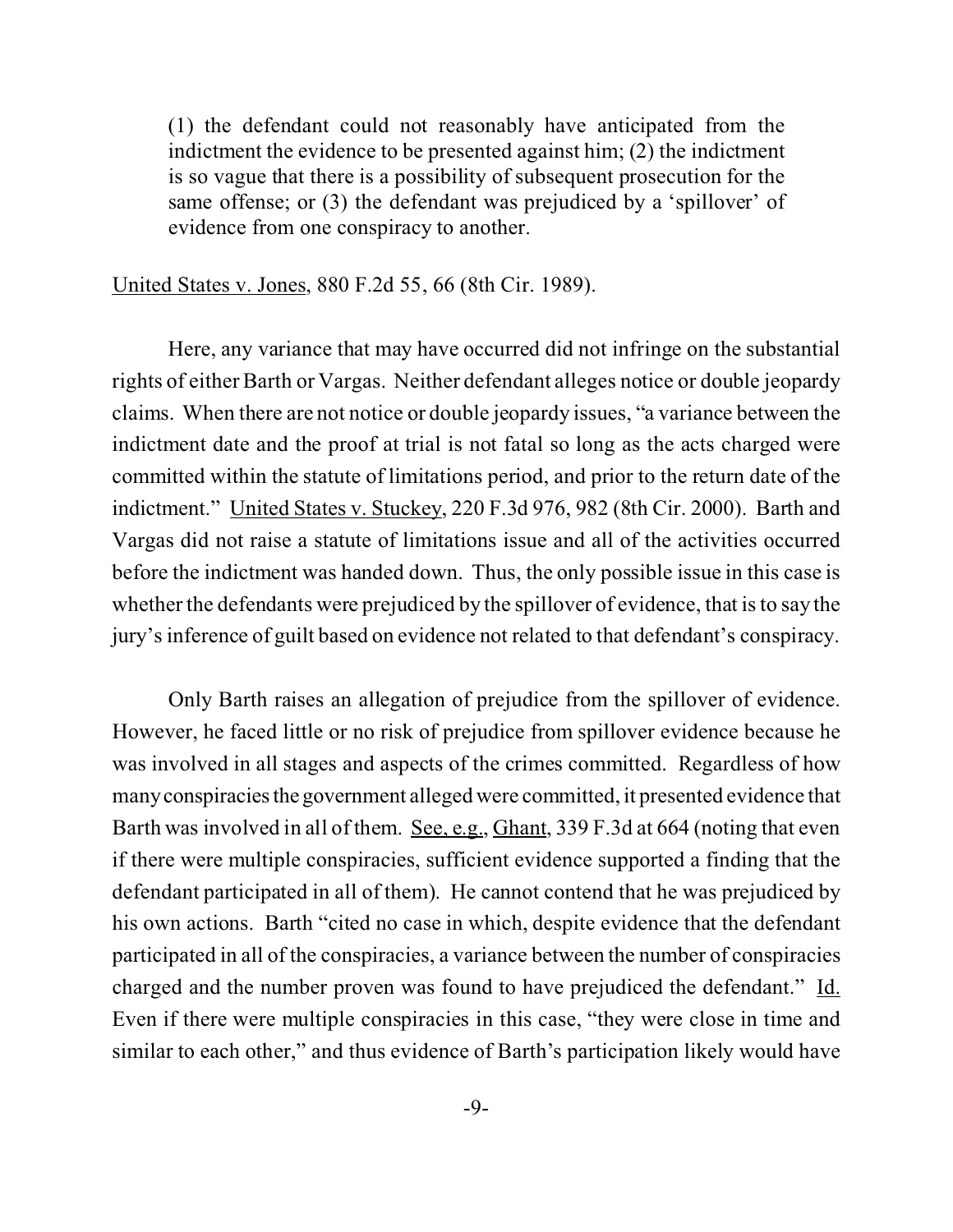been admitted under Federal Rule of Evidence 404(b) because it "would have been probative of his intent to participate in the other [conspiracy]." Ghant, 339 F.3d at 664.

Barth cites Kotteakos v. United States, 328 U.S. 750, 776-77 (1946), for the proposition that prejudice existed. In Kotteakos, the Court found that prejudice existed because the district court failed to give sufficient instruction to prevent the jury from imputing to each defendant the acts and statements of the other defendants. Id. at 771, 776-77. In that type of situation there is a danger "of transference of guilt from one to another across the line separating conspiracies." Id. 774. The case before us is distinguishable from Kotteakos because the district court gave a specific cautionary instruction and because the conspiracy in this case was not as complex as the situation in Kotteakos. This case involved fewer participants and fewer degrees of attachment to comprehend and consider.

The possibility of prejudice is diminished by characteristics of this case that make it not "a particularly 'complex' one or one dealing with 'complicated or confusing' transactions." Ghant, 339 F.3d at 663 (quoting United States v. Hall, 171 F.3d 1133, 1150-51 (8th Cir. 1999)). The evidence in this case was easy to compartmentalize into certain time periods. All possible conspiracies involved the same drugs, locations of supply, means of transportation, and points of distribution. Barth's participation in the conspiracy, in particular, is easy to identify and separate from that of the other conspirators.

Even if we believe there was a risk of prejudice, we are confident that the limiting instruction in this case "prevented the jury from [improperly] transferring guilt . . . ." United States v. Snider, 720 F.2d 985, 990 (1983). The district court gave the instruction from the Eighth Circuit Model Jury Instructions. See Eighth Circuit Manual of Model Jury Instructions - Criminal § 5.06(G) (West 2003) (instructing juries in cases dealing with single or multiple conspiracies to compartmentalize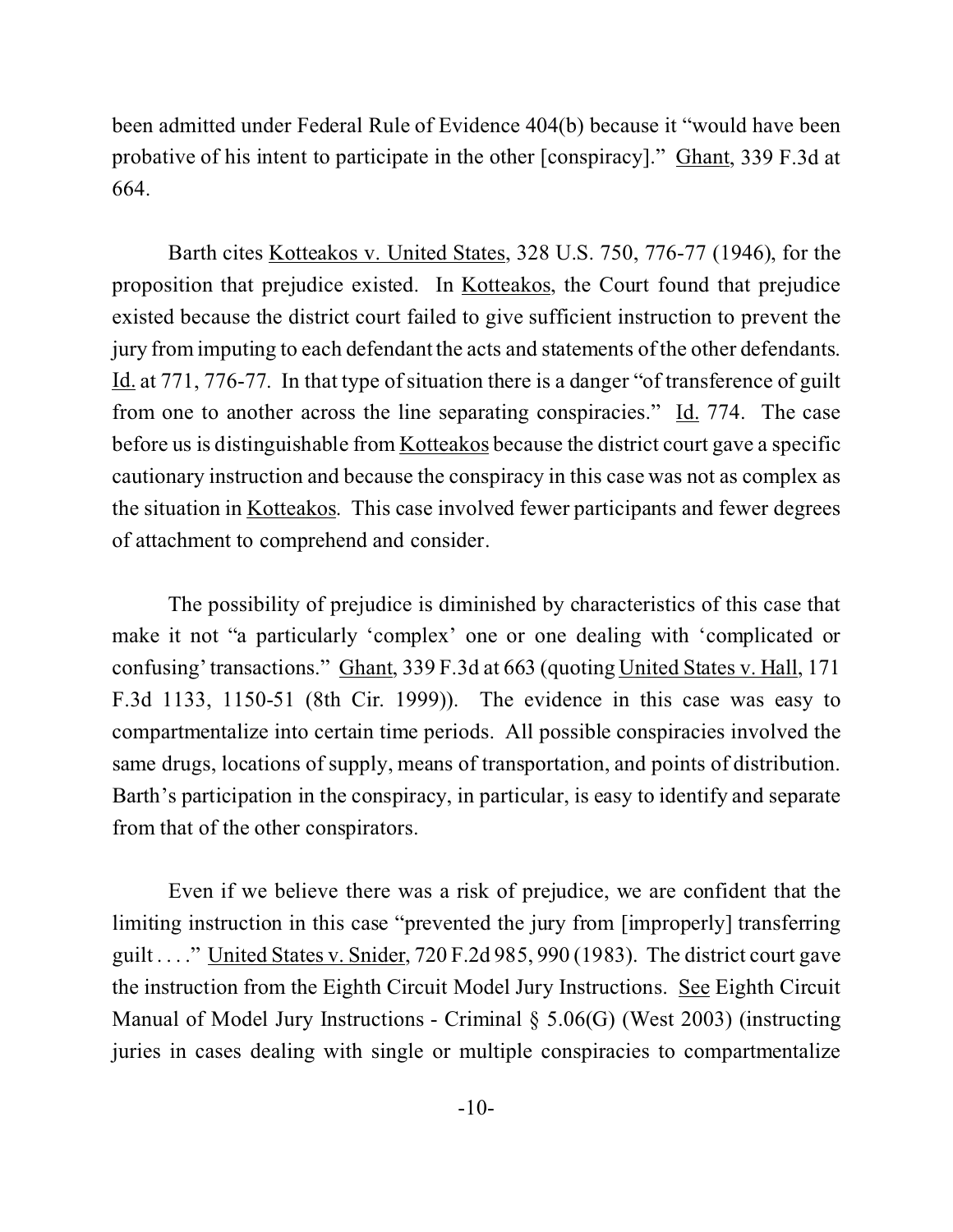evidence). We believe this instruction conveyed the law of our Circuit as set forth in United States v. Jackson, 696 F.2d 578, 585-86 (8th Cir. 1982). The use of this instruction provided strong protection against prejudice from any spillover of evidence.

Finally, the argument that the jury was confused, or Barth was prejudiced, by the spillover of evidence is weakened by the fact that the jury found one defendant, Thomas Pinks, not guilty. Combined with the cautionary instruction, this verdict shows that the jury was able to compartmentalize the evidence against each defendant. Accordingly, we conclude that, in this case, even assuming a variance, none of the defendants were prejudiced by it.

### B. Sufficiency of the Evidence

Barth and Ferneau allege the evidence is insufficient to support their convictions. The applicable standard of review is "very strict." United States v. Sanders, 341 F.3d 809, 815 (8th Cir. 2003). When examining the sufficiency of the evidence, we review the evidence in a light most favorable to the verdict. United States v. Tensley, 334 F.3d 790, 793 (8th Cir. 2003). Accordingly, if "any rational trier of fact could have found the essential elements of the crime beyond a reasonable doubt," we must uphold the conviction. Miller v. Lock, 108 F.3d 868, 870 (8th Cir. 1997); United States v. Dabney, 367 F.3d 1040, 1042 (8th Cir. 2004) (stating that the jury's decision should be reversed "only if no reasonable jury could have found [the defendant] guilty"). "We resolve evidentiary conflicts in favor of the government and accept all reasonable inferences drawn from the evidence that support the jury's verdict." Tensley, 334 F.3d at 794.

Ferneau contends that there is no credible evidence that a reasonable jury could find sufficient to prove beyond a reasonable doubt that she knew the purpose of the conspiracy. Ferneau argues that although the jury determines the credibility of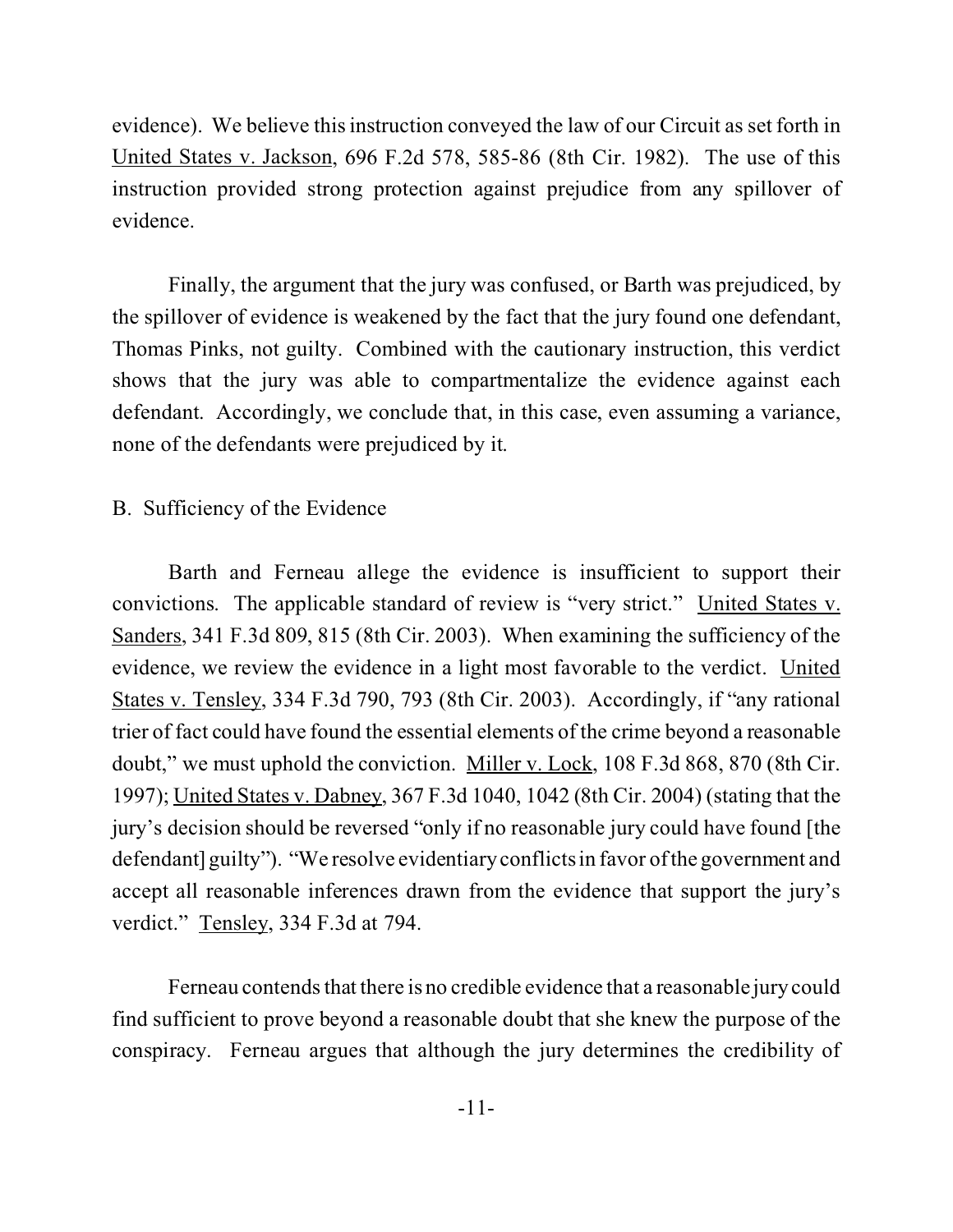witnesses, no reasonable jury could have believed the testimony of Fernandez and James Rhone, who also helped transport drugs for the conspiracy. In particular, Ferneau points to Rhone's statements that, at all costs, he was not going back to jail. She also points to the fact that Fernandez made a deal with the prosecution to testify in exchange for a plea agreement. Moreover, she asserts that she presented evidence that she was not involved with methamphetamine.

The evidence in this case supports the jury's finding that Ferneau knew the purpose of the conspiracy and knowingly joined the conspiracy to distribute methamphetamine. The jury had the opportunity to hear conflicting testimony regarding Ferneau's knowledge. Martinez and a number of other people involved with the defendants testified that Ferneau lacked knowledge. The government offered the testimony of Fernandez and Rhone as to Ferneau's knowledge of, and participation in, the conspiracy. In particular, Fernandez testified regarding how he transported methamphetamine to Ferneau's house where Ferneau and Fernandez would divide up the drugs for distribution and how Ferneau would call individuals to pick up the drugs from her residence.

The government also offered numerous exhibits corroborating the testimony of Fernandez and Rhone. The government produced statements by Ferneau to a DEA agent in which Ferneau admitted her knowledge of Vargas' and Fernandez's involvement in drug trafficking. The government also presented her admission that she purchased cellular phones for Fernandez and Vargas. Further, the government presented Ferneau's admission that she attempted to retrieve, at Vargas's request, the car in which Fernandez was arrested that contained methamphetamine.

It is not the province of this court to weigh the evidence for and against Ferneau. Rather, we give significant weight to the jury's determinations as to the credibility of witnesses. United States v. Meza-Gonzalez, 394 F.3d 587, 592 (8th Cir. 2005). Taking the evidence in a light most favorable to the verdict, the witness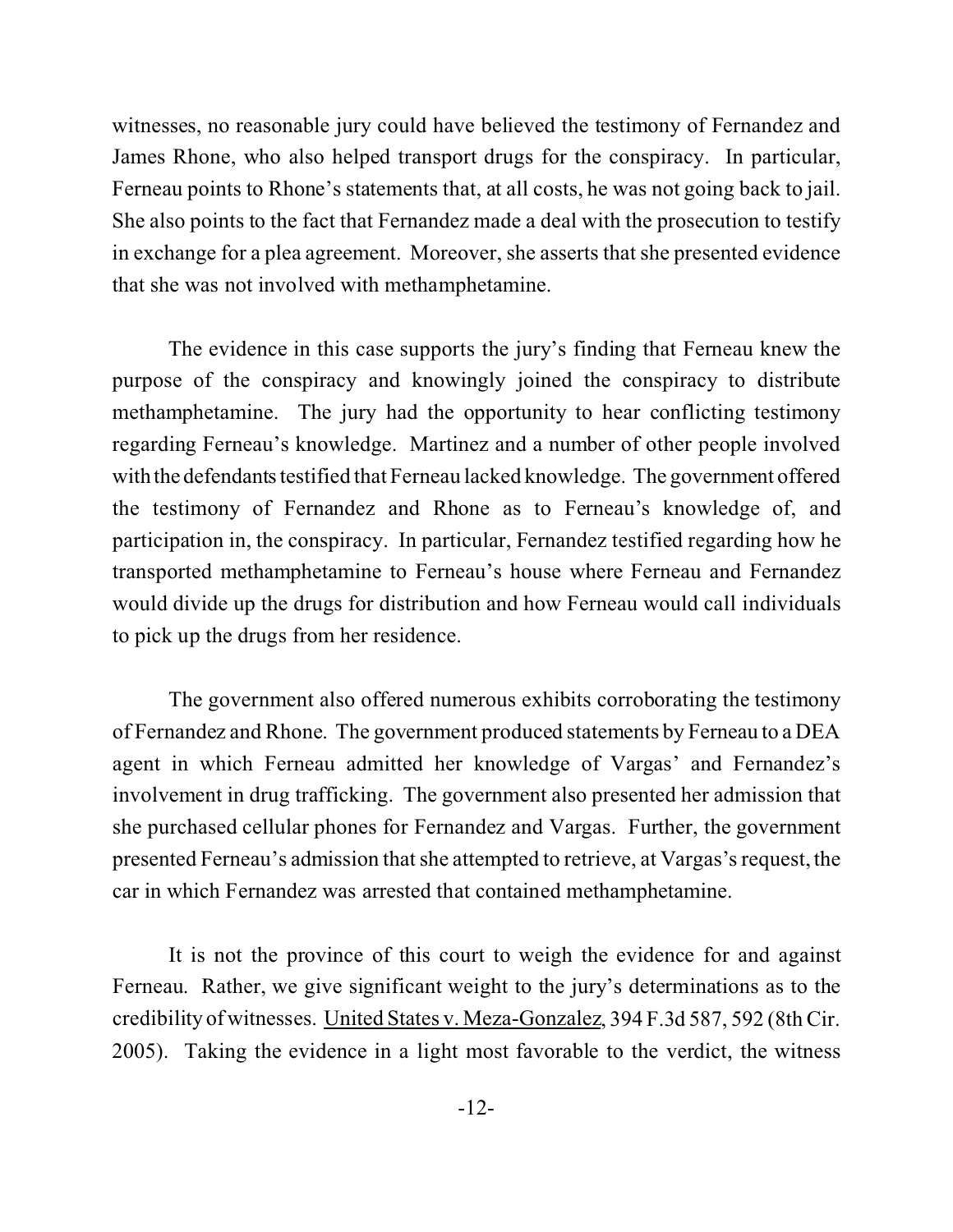testimony and other exhibits constitute enough evidence to find, as the jury did, that Ferneau knew the purpose of the conspiracy.

Barth contends that there is insufficient evidence to convict him of: 1) possession of methamphetaminewith intentto distribute; 2) distribution of marijuana; 3) possession of marijuana with intent to distribute; 4) possession of a firearm in furtherance of a drug trafficking crime; and 5) being a felon in possession of a firearm and ammunition. Barth, like Ferneau, is merely asking this Court to reweigh the evidence presented at trial and evaluate the credibility of witnesses, which it is not our place to do. Id. The jury had the opportunity to evaluate the credibility of witnesses against Barth, including Chrisikos, and the merit of the evidence presented. As we stated earlier, we give significant weight to the jury's determinations regarding witness credibility. Id. The government presented additional evidence to corroborate Chrisikos's testimony, including physical evidence from the Canada residence and Chrisikos's apartment. These items included detailed accounts of Chrisikos's partners, amounts of drugs and money, and locations of guns and cars, all relevant to Barth's participation. Moreover, the government offered the testimony of others familiar with Barth's purchase and distribution of methamphetamine and marijuana, including Raymond Kershaw and Leslie Beneke Schmidt. Again, the jury was able to make credibility determinations regarding the testimony of these witnesses, and we give significant deference to its evaluation. Taking the evidence in Barth's case in a light most favorable to the verdict, there was more than enough evidence to convict Barth.

## C. Sixth Amendment Right to Be Present at Trial

We review whether a trial court conducted a proceeding in violation of defendants' right to be present during every stage of his trial under an abuse of discretion standard. United States v. Shepherd, 284 F.3d 965, 967 (8th Cir. 2002).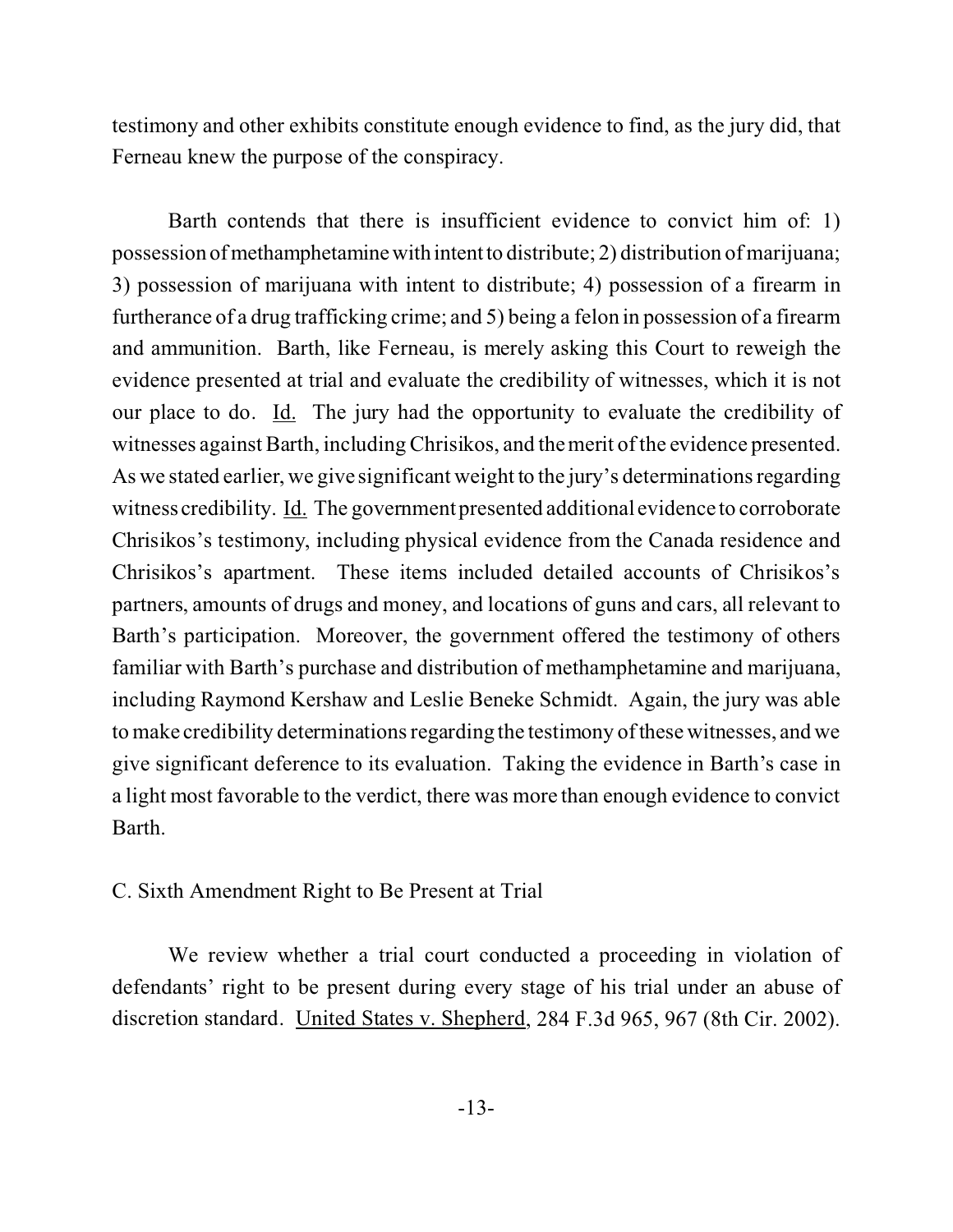If a proceeding was conducted in violation of this right, it is subject to harmless error analysis. Id. at 967-68.

A criminal defendant has a constitutional right to be present during every stage of his trial. U.S. Const. amend. VI; Illinois v. Allen, 397 U.S. 337, 338 (1970). However, "[t]he right to be present at all phases of a criminal trial is not absolute." Shepherd, 284 F.3d at 967. This right and its limitations have been codified in Rule 43 of the Federal Rules of Criminal Procedure. Rule 43(b)(3) states that "[a] defendant need not be present . . . [during a] proceeding [which] involves only a conference or hearing on a question of law." Id. Therefore, the defendant's presence is not required at a conference regarding trial procedure. See, e.g., Cox v. United States, 309 F.2d 614, 616 (8th Cir. 1962) ("It is not unusual for a judge to call counsel into chambers and discuss matters of evidence, the form of questions, instructions proposed, and other matters looking to a more orderly trial, without having a defendant present."). These types of discussions are "not part of the trial within the meaning of Rule 43." Id.

Vargas and Ferneau assert that they should have been present because factual issues were discussed and because the discussion regarding potential witnesses constituted a discussion of factual issues. In this case, the pretrial proceeding involved discussion of: 1) the voir dire procedure to be followed by the court; 2) production of the government's witness and exhibit lists to the Court by the start of trial; 3) the amount of time required for opening statements and the daily trial schedule; 4) the procedure for handling objections to trial evidence by one or more defendants; and 5) parties' objections to the court's proposed jury instructions. No testimony was heard or discussed, and no decisions regarding the admissibility of evidence nor objections to jury instructions were made. Appellants' argument fails because the conference only concerned how to conduct the trial in an orderly manner. It did not involve a discussion of questions of fact. Accordingly, the pretrial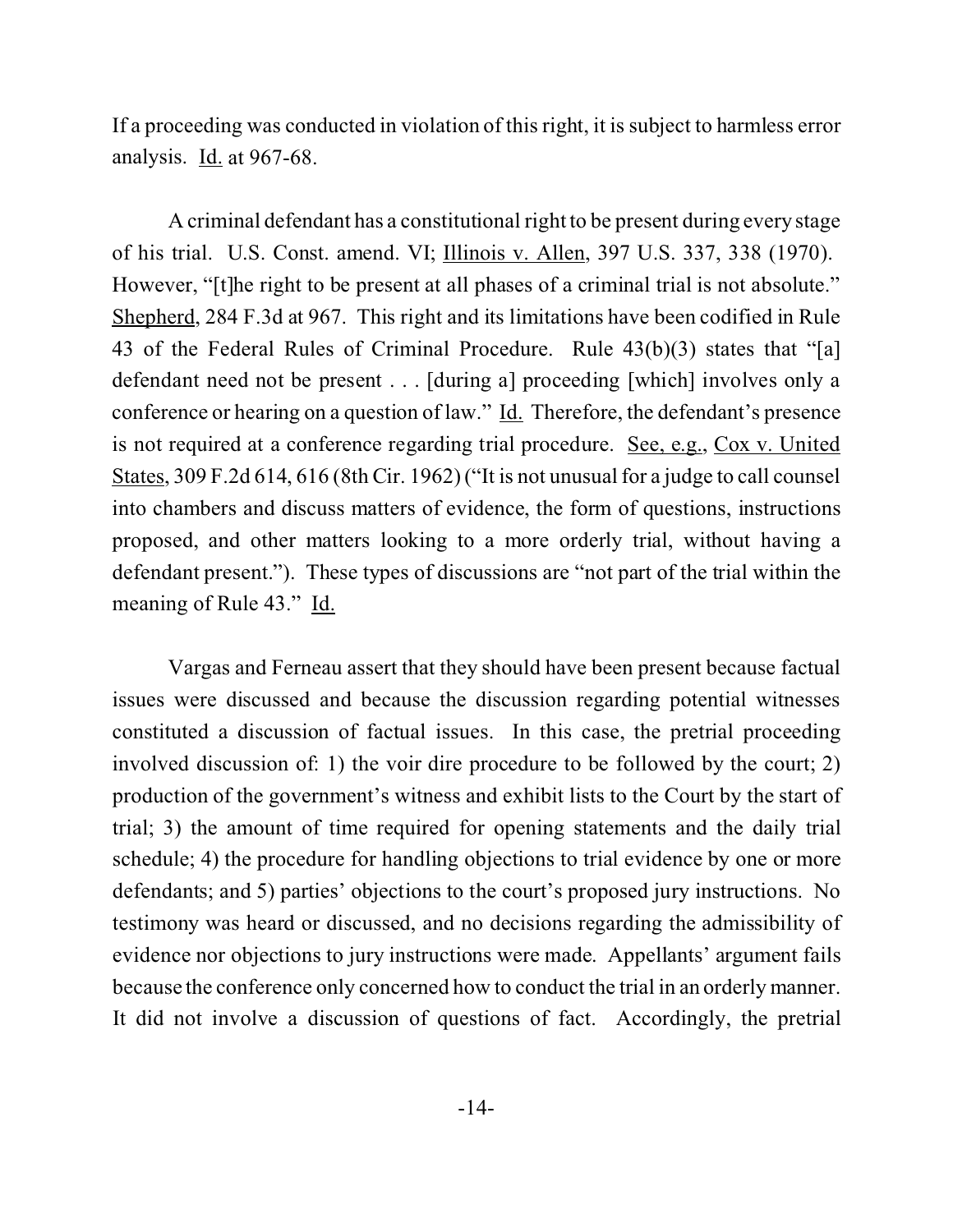conference addressed questions of law, thereby making the defendants' presence unnecessary. Fed. R. Crim. P. 43(b)(3).

## D. Jury Separation

Vargas and Ferneau also argue that the district court committed error when it occasionally failed to admonish the jury not to discuss the case among themselves or with others.

It is essential to a fair trial, civil or criminal, that a jury be cautioned as to permissible conduct and conversations outside the jury room. . . . It is fundamental that a jury be cautioned from the beginning of a trial and generally throughout to keep their considerations confidential and to avoid wrongful and often subtle suggestions offered by outsiders.

United States v. Williams, 635 F.2d 744, 745-46 (8th Cir. 1980). Nevertheless, this Court stated in Kleven v. United States, 240 F.2d 270, 274 (8th Cir. 1957), that "[w]hile this Court has pointed out the vital importance of proper admonitions to a jury . . . we have never held . . . that such admonition must be repeated at every recess, and we do not believe it is error to fail to do so when, as here, the Court had earlier given a continuing admonition to the jury." In the present case, the district court admonished the jury on numerous occasions. It is uncontested that the court warned the jury on at least twenty occasions, but did not do so on at least eleven occasions. The instances in which the jury was not given an admonition only occurred during mid-morning or mid-afternoon recesses when the jury did not leave the courthouse. There is no claim of prejudice from failure to admonish the jury before an overnight separation.

We held in United States v. Weatherd, 699 F.2d 959, 962 (8th Cir. 1983), and United States v. McGrane, 746 F.2d 632, 635 (8th Cir. 1984), that repeated admonitions, even if not given in every instance, adequately cautioned the jury as to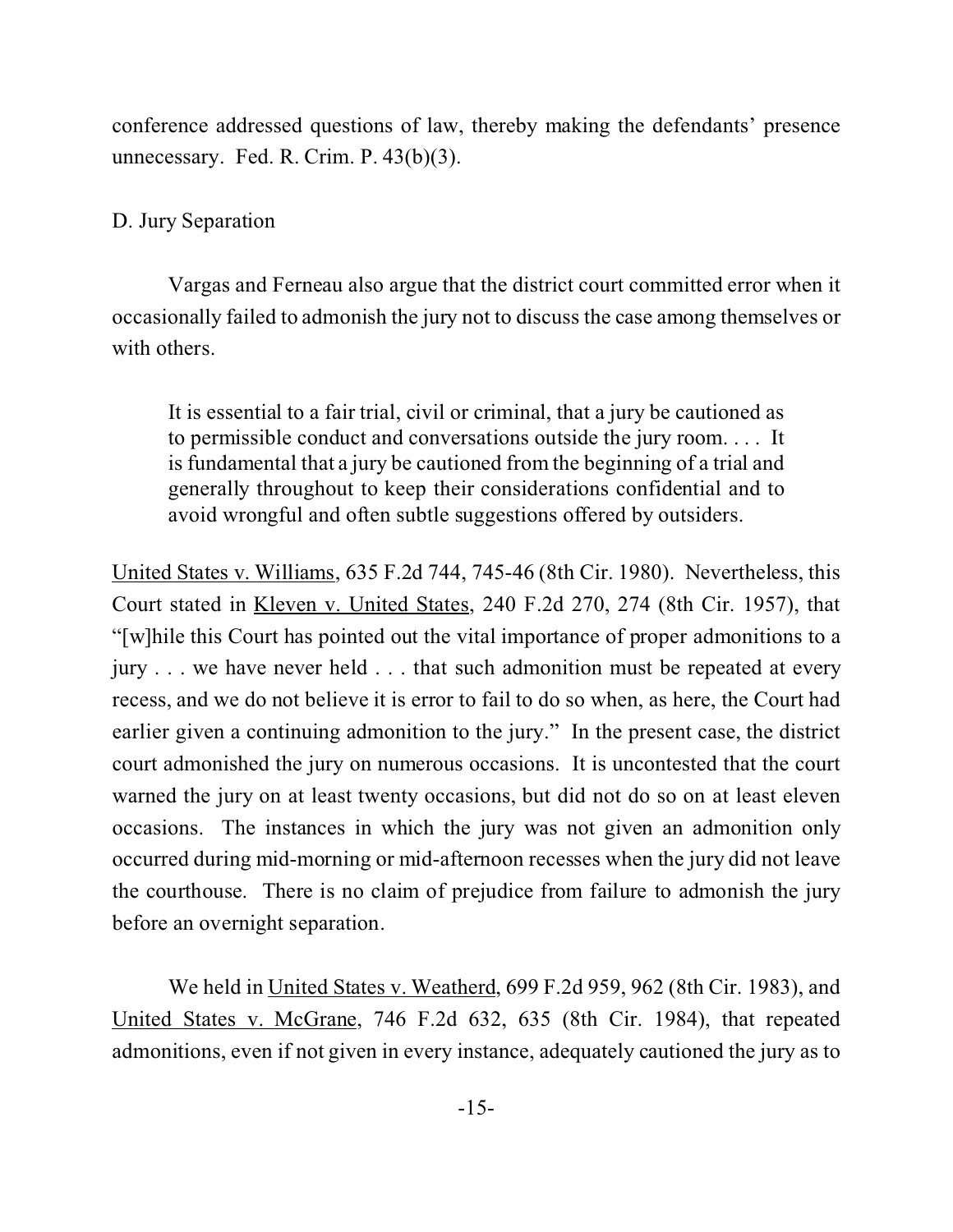its obligations. We stated that "[i]n light of the repeated admonitions, we are satisfied that the jurors were adequately apprised of their duty not to discuss the case outside the jury room." Weatherd, 699 F.2d at 962; see McGrane, 746 F.2d at 635 (finding that ten admonitions "adequately cautioned the jury concerning its obligations"). We cannot say that there was prejudice in this case. The jurors were sufficiently apprised of their duty such that the district court's failure to admonish the jury on every occasion does not constitute reversible error.

#### E. Minor Participant Reduction

Ferneau argues that the court erred in refusing to give a minor participant reduction upon sentencing. We review a district court's determination regarding a defendant's role in an offense for clear error. United States v. Brubaker, 362 F.3d 1068, 1070 (8th Cir. 2004).

A trial judge may reduce a defendant's offense level by two levels if the court finds that the defendant was a minor participant in a conspiracy. U.S.S.G. § 3B1.2. A "minor participant" is someone who is "less culpable than most other participants, but whose role could not be described as minimal." U.S.S.G. § 3B1.2 cmt. 5. The burden is on the defendant to prove she is eligible for the reduction. Brubaker, 362 F.3d at 1071. The fact that a defendant is less culpable than other participants in a crime does not mean the defendant is entitled to a minor role reduction. United States v. Johnson, 358 F.3d 1016, 1018 (8th Cir. 2004).

Ferneau was not a minor participant. The record indicates that: Ferneau was actively involved in the conspiracy to distribute methamphetamine; her home was a distribution center for the drugs; she provided resources – such as cellular telephones – to assist in the conspiracy; she weighed, cut, and packaged drugs; and she collected money on behalf of the methamphetamine supplier. This evidence suggests that Ferneau's actions could reasonably be found to constitute more than minor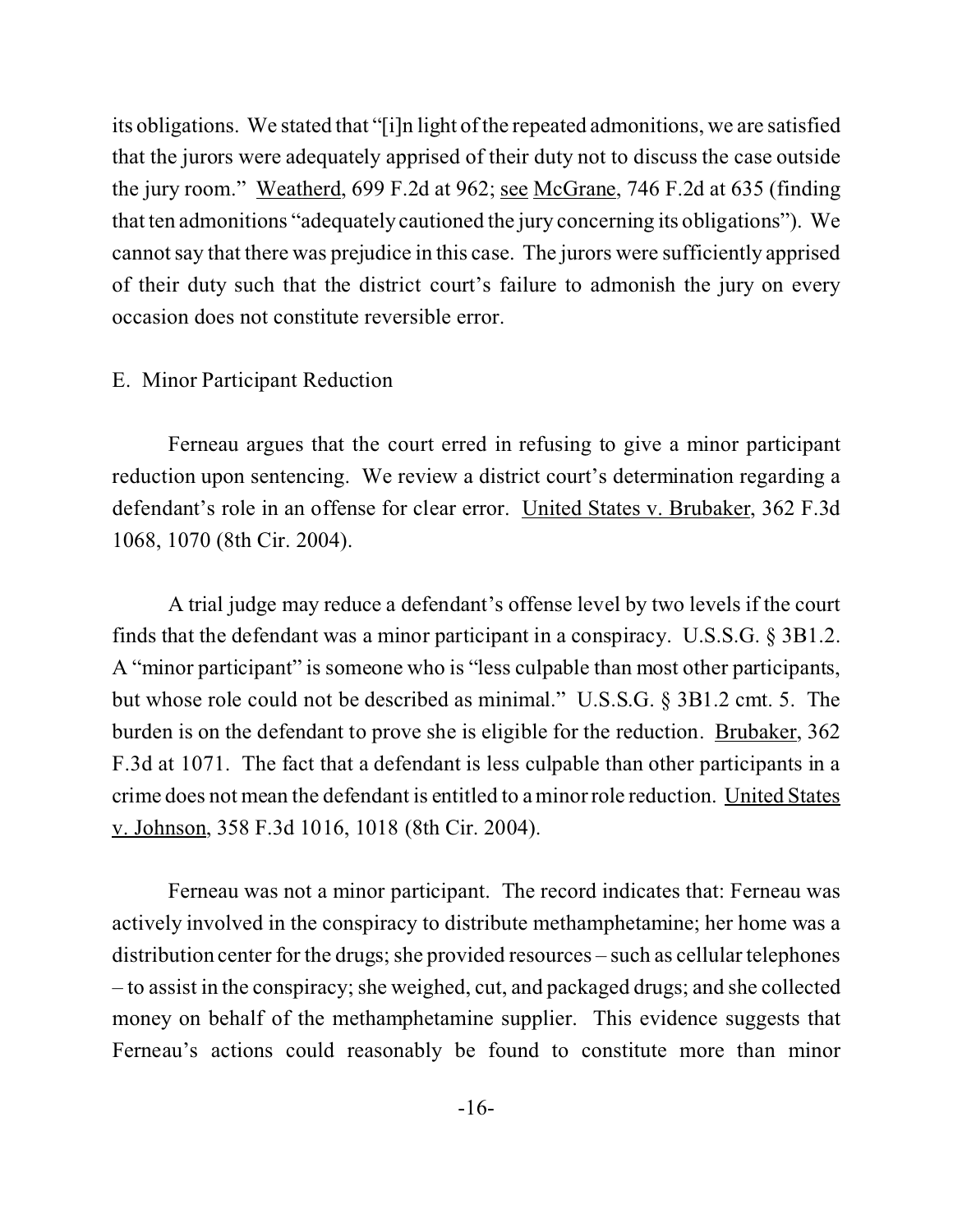participation in the drug conspiracy. Accordingly, the district court's determination that Ferneau was not entitled to a minor participant reduction does not constitute clear error.

## F. Booker

In Blakely v. Washington, the Supreme Court held that the imposition of a sentence enhancement above the State of Washington's Sentencing Reform Act's range, based solely on the factual findings of the sentencing judge, violated the defendant's Sixth Amendment rights. Blakely, 124 S. Ct. at 2537. It constituted a Sixth Amendment violation because the findings were neither admitted by the defendant nor found by a jury beyond a reasonable doubt. Id. Following Blakely, and while this appeal was pending, the Court held in United States v. Booker, 125 S.Ct. 738 (2005), that "the Sixth Amendment as construed in Blakely does apply to the [Federal] Sentencing Guidelines." Id. at 746. Under the Booker regime, "[a]ny fact (other than a prior conviction) which is necessary to support a sentence exceeding the maximum authorized by the facts established by . . . a jury verdict must be admitted by the defendant or proved to a jury beyond a reasonable doubt." Id. at 756.

In this case, Barth and Vargas concede that plain error is the appropriate standard of review. Ferneau argues, however, that she properly preserved the issue. None of the defendants argued below that the Guidelines were unconstitutional.<sup>4</sup> Further, none of them objected based on Blakely or Apprendi v. New Jersey, 530 U.S. 466 (2000). Accordingly, our review is limited to determining whether the sentence constitutes plain error. See United States v. Pirani, 406 F.3d 543, 549 (8th Cir. 2005)

<sup>4</sup> In Ferneau's case, she objected to what quantity was used in calculating her offense level. She did not object to the constitutionality of the application of the Guidelines as mandatory.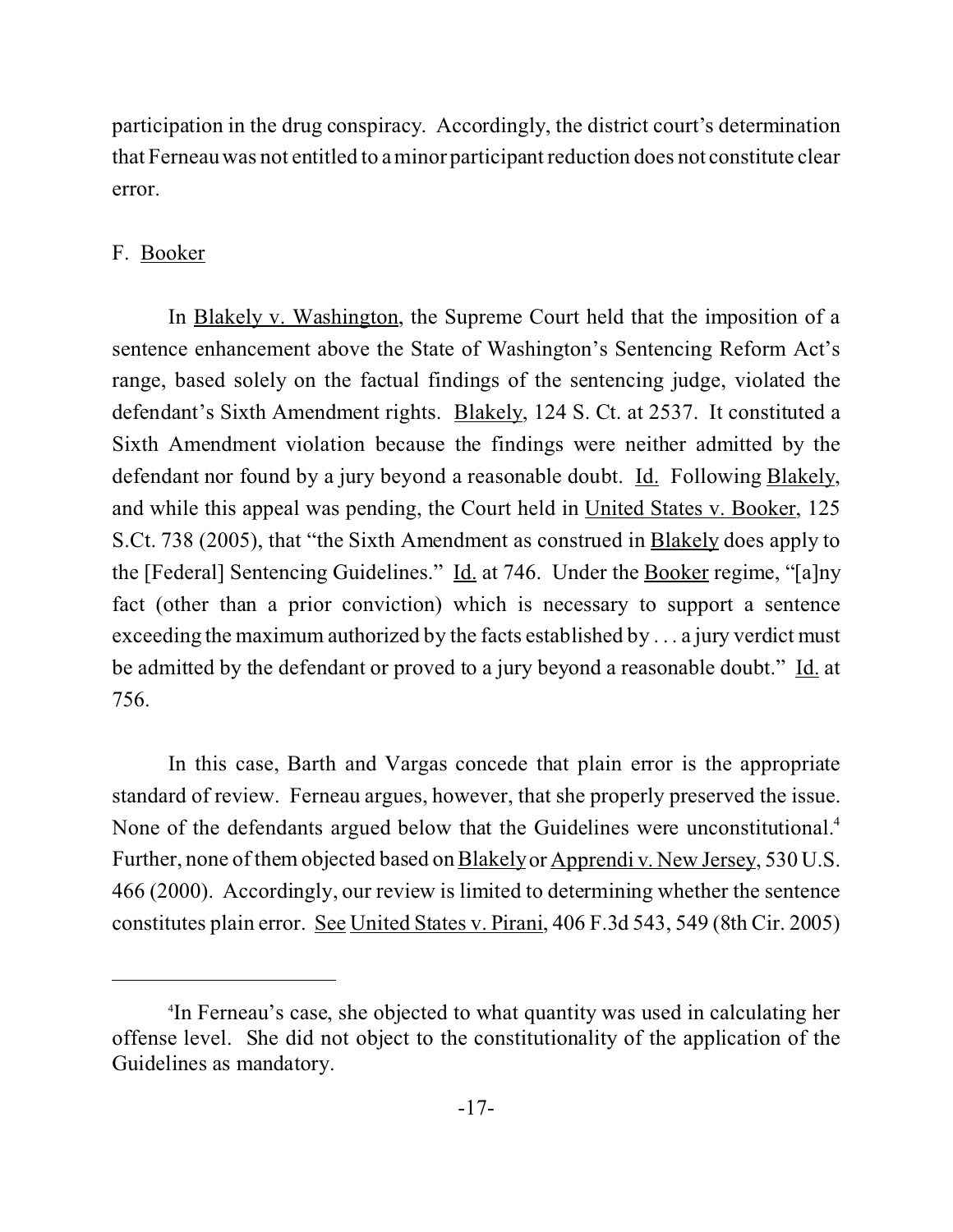(en banc). To establish plain error, the defendants must show that (1) there was an error; (2) the error was plain; and (3) that the error affected substantial rights. Johnson v. United States, 520 U.S. 461, 466-67 (1997). "If all three conditions are met, an appellate court may then exercise its discretion to notice a forfeited error, but only if (4) the error seriously affect[s] the fairness, integrity, or public reputation of judicial proceedings." Id. (internal quotations omitted). Further, the defendants have the burden of proving plain error. United States v. Olano, 507 U.S. 725, 734 (1993).

In Pirani, we held that a Booker/Blakely error "affects substantial rights" if there is a reasonable probability "that, but for the error the defendant would have received a more favorable sentence." Pirani, 406 F.3d at 552. Barth, Ferneau, and Vargas have not met their burden to show that there was a "reasonable probability" the district court would have imposed more favorable sentences if the Guidelines had been applied in an advisory manner.

Barth's sentence of life imprisonment plus five years was not determined based upon an application of the Guidelines, but rather the mandatory minimum sentences set forth in the statutes governing his conviction. Thus, Barth cannot prove that it would be possible for him to receive a more favorable sentence. Barth's argument that Blakely requires the facts of his past conviction to be submitted to the jury if they are used to enhance his sentence also fails. We have held that prior convictions do not have to be found by the jury. United States v. Scott, 413 F.3d 839, 840 (8th Cir. 2005); United States v. Patterson, 412 F.3d 1011, 1015 (8th Cir. 2005).

Vargas was sentenced at the bottom of the Guideline range. A sentence at the bottom of the Guideline range "is insufficient, without more, to demonstrate a reasonable probability that the court would have imposed a lesser sentence absent the Booker error." Pirani, 406 F.3d at 553. Further, the record suggests that the district court would not have imposed a lesser sentence. The district court stated that Vargas's sentence, while harsh, was "certainly appropriate and warranted."